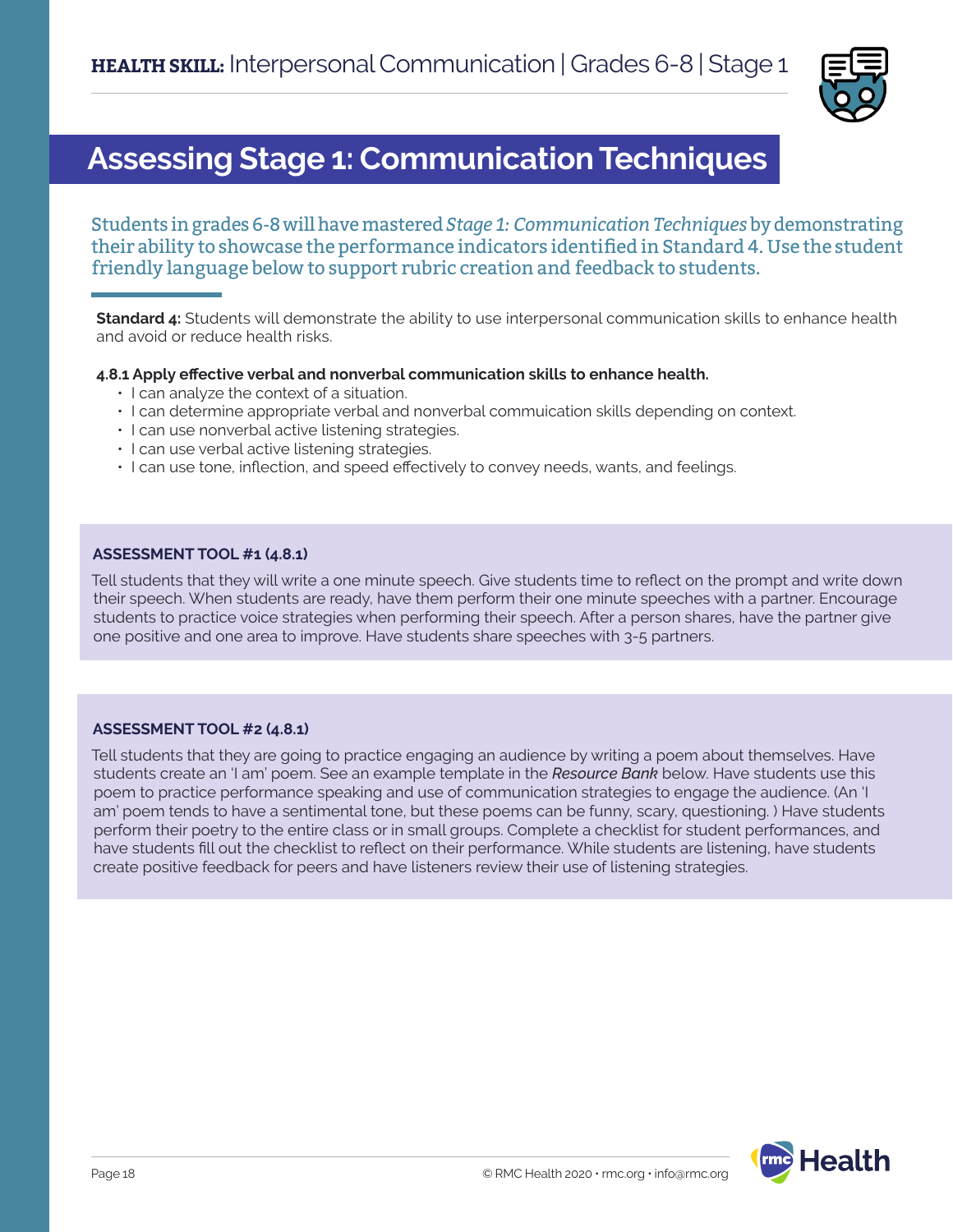

# **ASSESSMENT TOOL #3 (4.8.1)**

Place students into groups of three for a triad conversation. Assign each person one of the following roles: speaker, listener, and observer. Explain to students that the speaker talks, the listener engages, and the observer takes notes and gives feedback. Tell students that they will be each of the roles for this activity. Give students a topic that is easy for them to talk about. Have students engage in triad conversations for 2-3 minutes for each round. Provide each student with a checklist of strategies covered in Stage 1 to give feedback to listeners and speakers. After the conversations are complete, have students complete a personal reflection explaining how they believe they did and answer the following questions:

- How does my communication style impact those around me?
- When do I change my communication style?
- How do I know when I should change my strategy?
- How do I communicate to others when I don't agree with their actions?

# **ASSESSMENT TOOL #5 (4.8.1)**

Tell students that they are going to practice body language in different speaking and listening situations. Give students a list of recommended active listening strategies for body language (e.g. eye contact, facial expressions that show engagement, appropriate gesture), and a list of appropriate body language for speakers (e.g. hands, eyes, avoid fidgeting). *Reference Step 2 for more thorough examples of Active Listening.* Demonstrate to students how you should use your body when you are speaking. Allow students to give feedback and ask questions. Now, place students into pairs and have them practice these strategies. Give students easy topics for conversation because you want to have them focus on the body language strategies not the content of their discussion. Ask students the following questions to debrief this activity:

- How do you change your body language depending on context?
- How do you change your listening and speaking strategies depending on the situation?
- Why do people change their listening and speaking strategies depending on context?

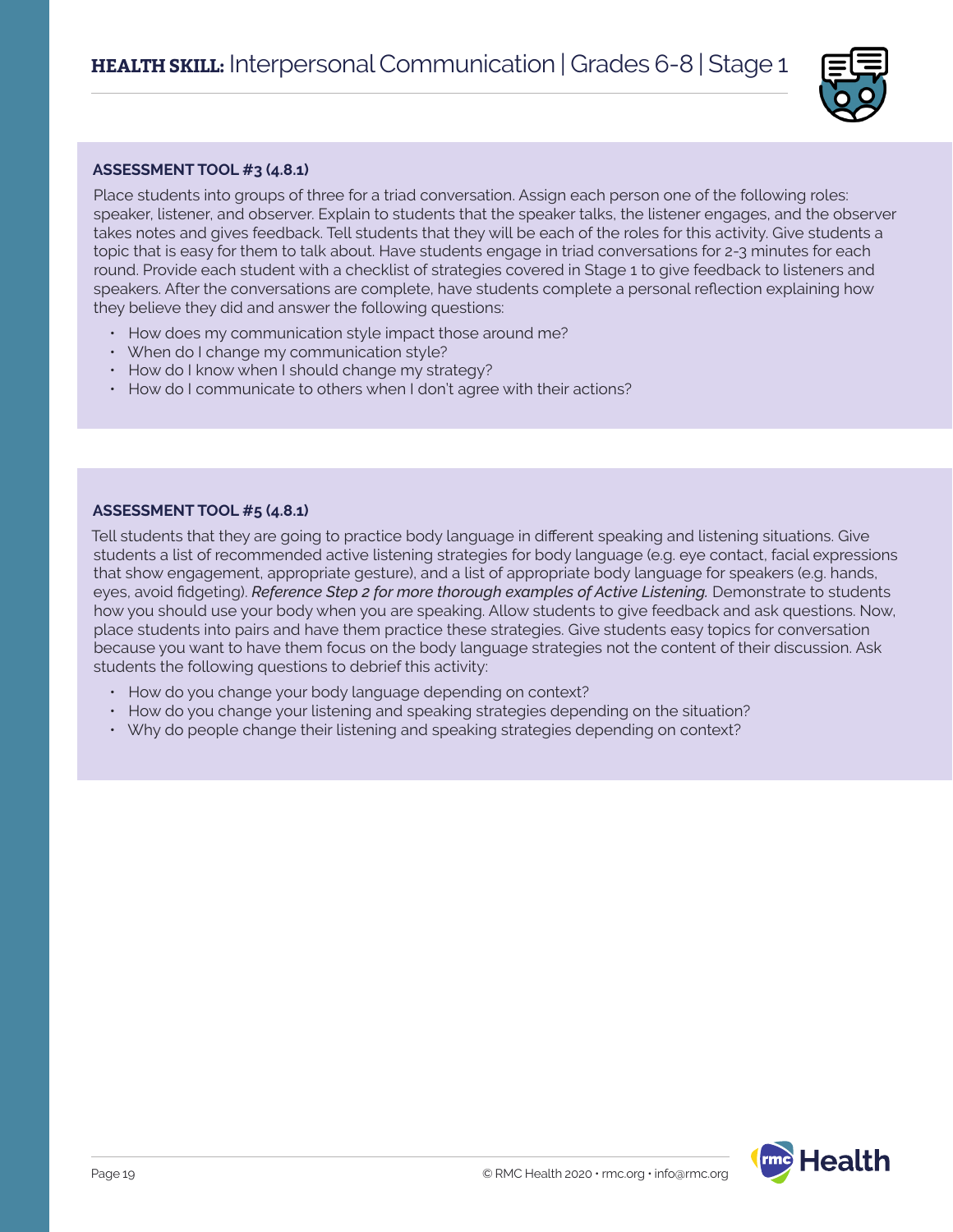

# **Content Area Connections**

Build content understanding through connections with other courses. Share suggestions with teachers to develop plans for content overlap and student language connections.

The use of effective listening and speaking strategies helps to create a safe and welcoming classroom. When planning for partner or group work, use the strategies learned in *Stage 1: Communication Techniques* to reinforce healthy ways of communicating. Provide the strategies to other content area teachers, so they can use similar language and reinforce student understanding. For example, ask the Math teacher to prompt students to use active listening strategies during direct instruction of concepts.

Utilize content structures and topics in classrooms to reinforce student understanding and to support ongoing student development. *Stage 1: Communication Techniques* can be used across content areas when students are trying to communicate. Remind students to consider context when thinking through effective speaking and listening strategies. .

Reinforce the understanding that effective communication can help in all areas of life by exploring the following questions with students across contents. Add specific content information in place of the italicized words as necessary. These questions are meant to be used when students are interacting with others, during partner or group work. These questions are a guide for independent reflection when students are challenged to understand how best to communicate their needs, wants, and feelings, and how others may be communicating to them.

- What listening strategies could you use during *this moment*?
- What speaking strategies were you using when *this happened*?
- What did you notice about how others were communicating in *this context*?
- How did your tone of voice impact *your message*?
- How did your body language impact *your message*?
- How could you more effectively communicate your *needs, wants, and feelings*?

# **VOCABULARY REINFORCEMENT:**

Utilize the vocabulary words below to reinforce student understanding and to showcase the ability to use words across content areas. For example, an entire grade-level team can decide to teach these words within the specific contexts of their classes to deepen understanding of vocabulary and language use.

*listen, speak, voice, body language, facial expressions, intent, engagement, inflection, tone, convey, message*